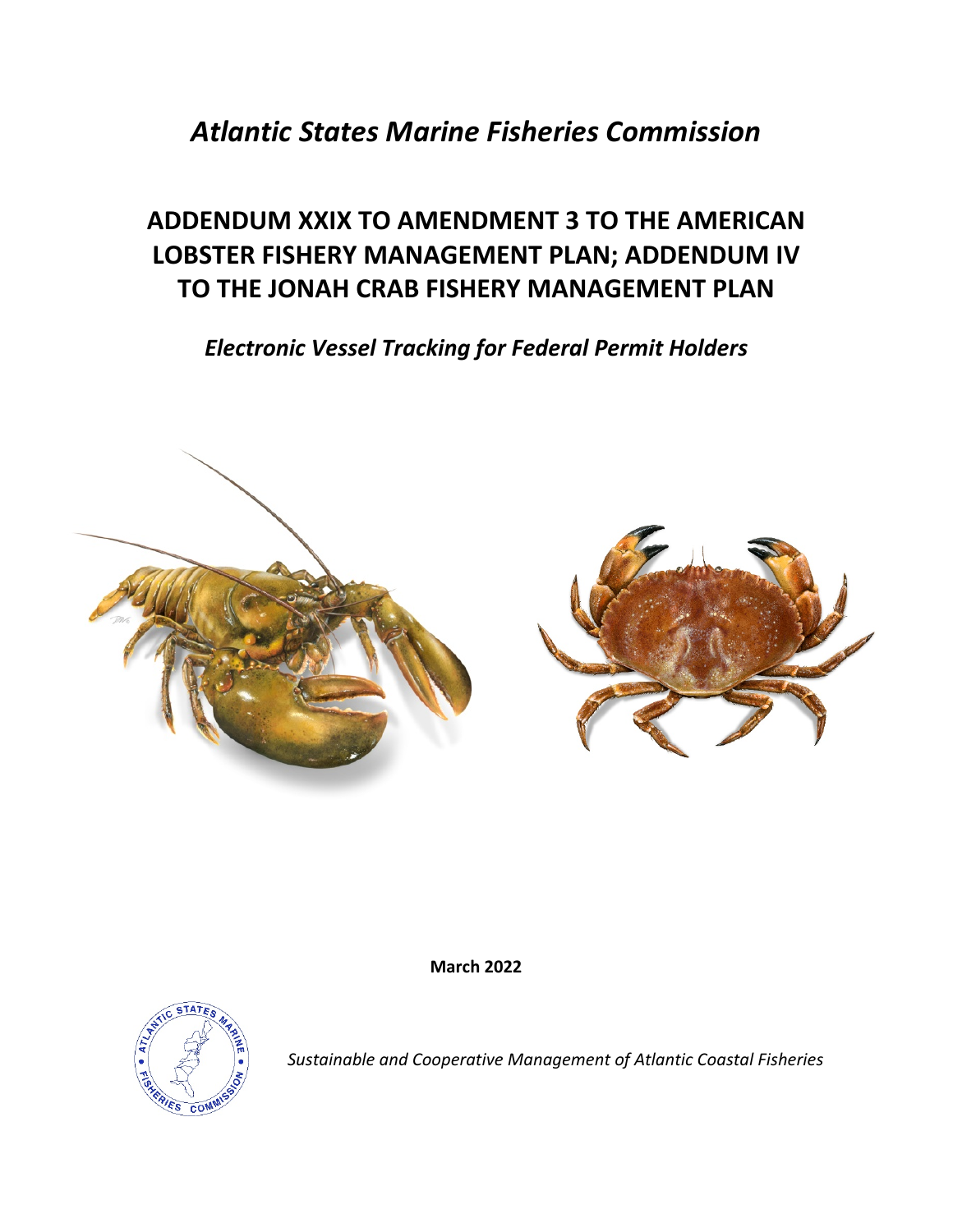# **Table of Contents**

| 2.2.3 Fishery Interactions with Right Whales and Protected Resources 4       |  |
|------------------------------------------------------------------------------|--|
|                                                                              |  |
|                                                                              |  |
|                                                                              |  |
|                                                                              |  |
|                                                                              |  |
|                                                                              |  |
|                                                                              |  |
|                                                                              |  |
|                                                                              |  |
|                                                                              |  |
|                                                                              |  |
|                                                                              |  |
|                                                                              |  |
|                                                                              |  |
| Appendix B. Standard Affidavit Language for Tracking Device Certification 38 |  |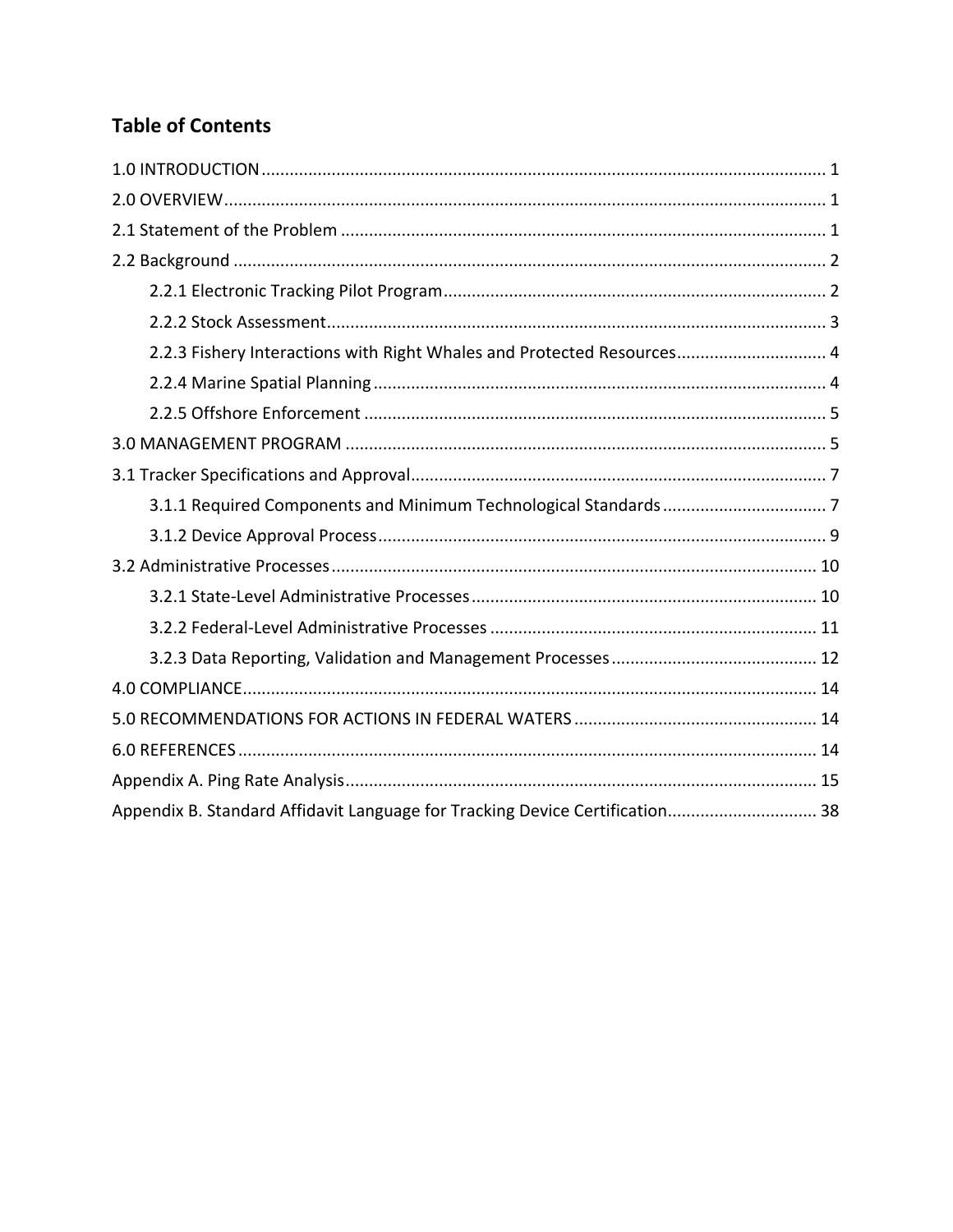# <span id="page-2-0"></span>**1.0 INTRODUCTION**

The Atlantic States Marine Fisheries Commission (Commission) has coordinated the interstate management of American lobster (*Homarus americanus)* and Jonah crab (*Cancer borealis*) from 0-3 miles offshore since 1996 and 2015, respectively. American lobster is currently managed under Amendment 3 and Addenda I-XXVI to the Fishery Management Plan (FMP). Jonah crab is managed under the Interstate Fishery Management Plan and Addenda I-III. Management authority in the Exclusive Economic Zone (EEZ) from 3-200 miles from shore lies with NOAA Fisheries. The management unit for both species includes all coastal migratory stocks between Maine and Virginia. The management unit encompasses seven Lobster Conservation Management Areas (LCMAs) and two lobster stocks: the Gulf of Maine/Georges Bank (GOM/GBK) stock and the Southern New England (SNE) stock (Figure 1).

The American Lobster Management Board (Board) initiated Addendum XXIX to the American lobster FMP and Addendum IV to the Jonah crab FMP (here forth, the Addenda) to consider implementing electronic vessel tracking requirements for federally-permitted vessels in the lobster and Jonah crab fisheries to collect location and spatial effort data. For several years, the Board has recognized the critical need for high-resolution spatial and temporal data to characterize effort in the federal American lobster and Jonah crab fisheries. In February 2018, the Board approved Addendum XXVI to improve the spatial resolution of lobster and Jonah crab harvester data to address ongoing marine spatial planning activities and assessment challenges. At the same time, the Board approved a one-year pilot program to test electronic tracking devices in the lobster and Jonah crab fishery. The intent of this pilot program was to identify appropriate tracking devices for use in the fishery and inform a Board decision on whether electronic tracking should be pursued in part, or all, of the lobster and Jonah crab fishery. Simultaneously, the Board supported additional work focusing on data integration and hardware testing. These projects lay the groundwork for implementing electronic tracking in the fishing fleet.

Based on recommendations from a work group comprising representatives from NOAA Fisheries, state and federal law enforcement, and members of the Board, the Addenda were initiated to consider requirements for electronic vessel tracking for federally-permitted vessels in the lobster and Jonah crab fishery under the authority of the Atlantic Coastal Fishery Cooperative Management Act (ACFCMA). The goal of the addendum is to collect highresolution spatial and temporal data to characterize effort in the federal American lobster and Jonah crab fisheries for management and enforcement needs. These data will improve stock assessment, inform discussions and management decisions related to protected species and marine spatial planning, and enhance offshore enforcement.

# <span id="page-2-1"></span>**2.0 OVERVIEW**

# <span id="page-2-2"></span>**2.1 Statement of the Problem**

To date, the majority of spatial analyses of lobster and Jonah crab fishery data have been constrained to NOAA statistical areas and state management areas, hindering the ability to quantify effort in specific regions or identify important transit routes and fishing grounds. The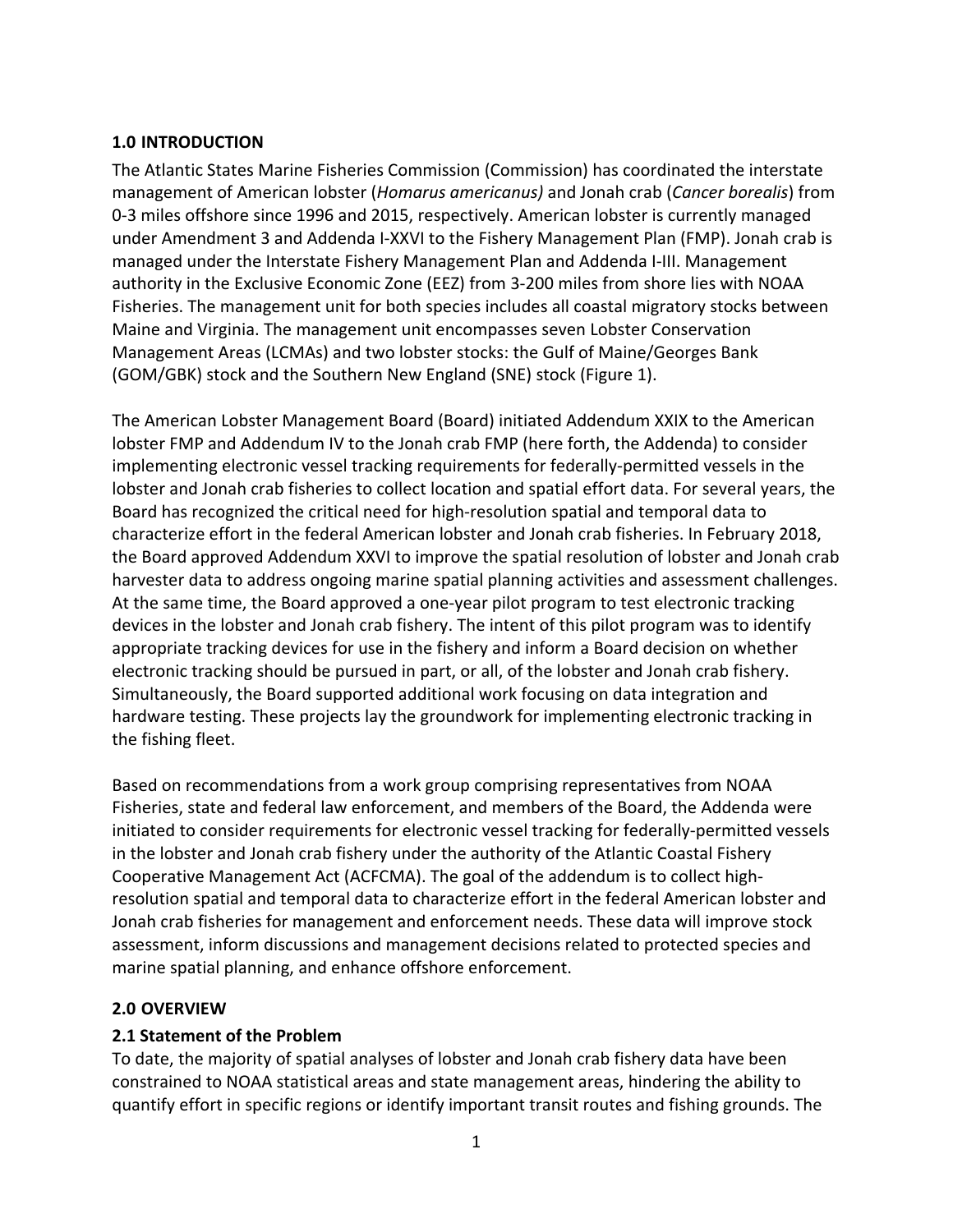application of electronic vessel tracking to this fishery could significantly improve the information available to fishery managers and stock assessment scientists. In particular, a number of challenges the fishery is currently facing pose a critical need for electronic tracking data in the offshore fishery:

- 1) The stock assessment is currently limited by the coarse spatial scale of available harvest data for American lobster. NOAA Fisheries statistical areas and latitude/longitude coordinates are collected on the NOAA Fisheries Greater Atlantic Regional Fisheries Office (GARFO) Vessel Trip Report (VTR), however the collected spatial data represent the location of where the majority of the fishing effort occurred. The nature of the coarse spatial data is insufficient for management and scientific purposes. Though harvester reporting at the 10-minute square level was adopted for federally-permitted lobster vessels reporting to the states and the federal VTR continued to collect latitude and longitude for each trip, the precision of spatial information is not consistent across federal permit holders. This finer scale data does not provide the precision to accurately apportion effort within the stock units.
- 2) Due to interactions between protected marine resources and the lobster and Jonah crab fisheries, the fisheries will be required to implement significant risk reduction efforts under the Atlantic Large Whale Take Reduction Plan. These risk reduction efforts are based on models that estimate the location of vertical buoy lines using effort data of a similarly coarse resolution.
- 3) Recent executive orders have prioritized the development of offshore renewable energy and the conservation of US waters. The development of emerging ocean uses such as wind energy, aquaculture, and marine protected areas may all create marine spatial planning challenges for the lobster and Jonah crab fisheries.
- 4) The large geographic footprint and low density of lobster gear in the offshore federal management area makes it difficult to locate gear for compliance checks, reducing the efficiency and efficacy of offshore enforcement efforts.

Each of these issues pose an acute need for high-resolution data on where and when fishery effort in the federal fleet occurs. Electronic tracking requirements in the federal fishery would fill this information gap and support fishery managers in addressing the aforementioned challenges.

# <span id="page-3-0"></span>**2.2 Background**

# *2.2.1 Electronic Tracking Pilot Program*

<span id="page-3-1"></span>When Addendum XXVI/III to the Lobster and Jonah Crab FMPs, respectively, were approved in February 2018, a one year pilot program was established to test electronic tracking devices on lobster and/or Jonah crab fishing vessels. Given the variety of vessels and the spatial distribution of the fishery (both in distance from shore and breadth along the coast), the pilot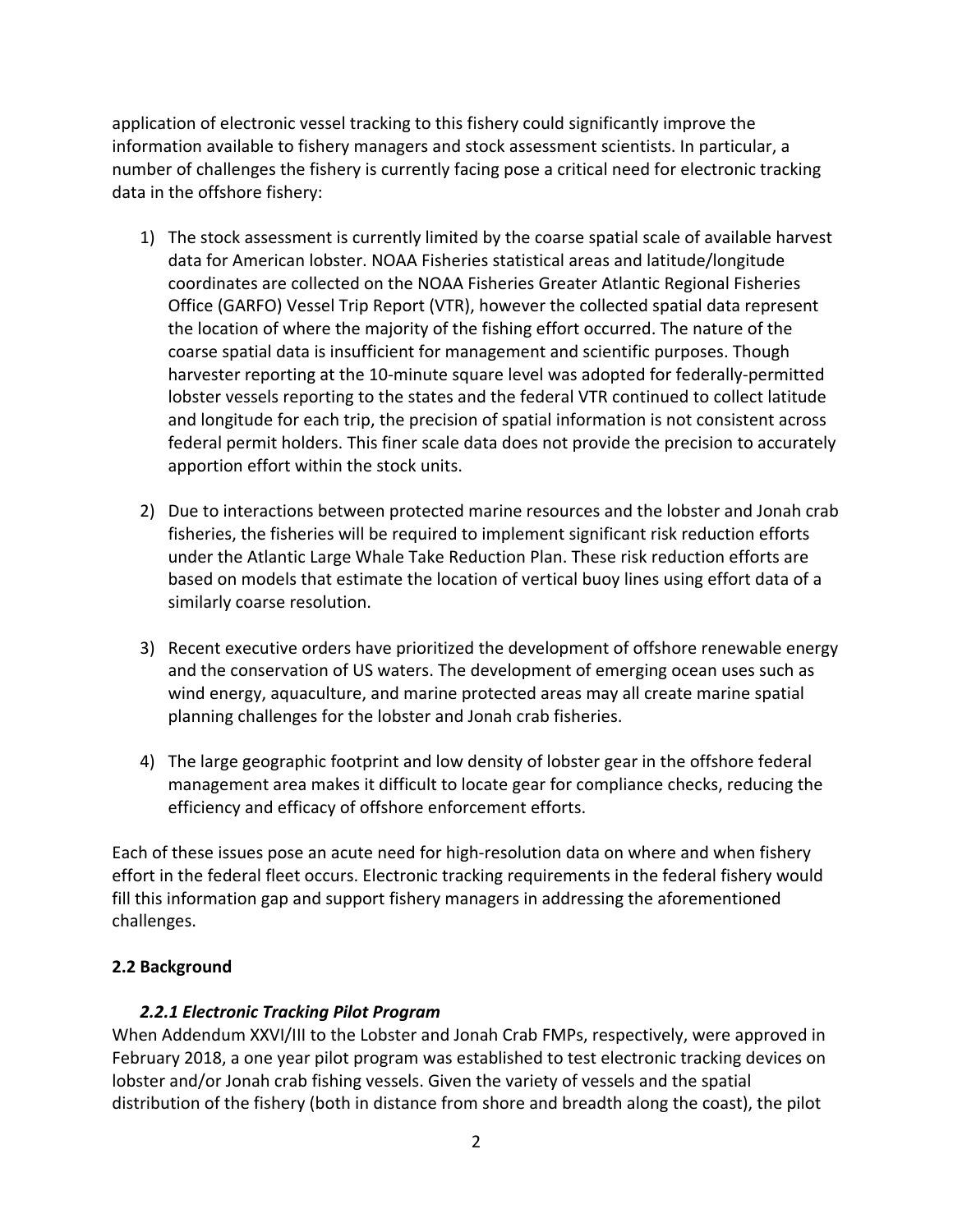program tested multiple tracking devices in various conditions to identify technologies for use the lobster and Jonah crab fisheries.

The project assessed tracking devices from several different vendors by placing them on volunteer vessels from Maine and Massachusetts with lobster permits from June 2019 to May 2020. The project evaluated the technologies by looking at ease of compliance (or noncompliance), ability to determine trap hauls from steaming activity, industry feedback, cost-per fisherman, and law enforcement feedback. The results of the pilot showed that though the devices differed somewhat in features and performance, they all were able to deliver vessel positions and detect individual trap hauls. It also found that cellular based systems were both lower in cost and permitted faster ping rates than satellite systems. For example, the costs associated with cellular tracking devices tested during the pilot program range from \$150 to \$650 for the initial purchase of the tracking unit, and annual data service plans that would meet the proposed tracking requirements range from \$191 to \$420 per year. These costs are provided as examples only and may change dependent on which devices are approved for use in the fishery.

In addition to the pilot program testing tracking devices, the Board supported work on data integration and additional hardware testing. Specifically, this project focused on linking spatial data collected on vessel tracking devices to harvester reports submitted on eTrips Mobile. Recognizing the critical need for data to characterize spatial and temporal effort of the lobster fishery and the potential of available technology to address this need at low costs, the Board initiated Addendum XXIX in August 2021 to consider the adoption of electronic tracking devices in the federal fleet of the lobster and Jonah crab fisheries.

# *2.2.2 Stock Assessment*

<span id="page-4-0"></span>A complicating factor in the management of lobster is that the boundaries of the LCMAs do not align with the biological boundaries of the stocks (GOM/GBK vs. SNE). This is particularly problematic in LCMAs 2 and 3 which span both stocks. The intricacy of the stock boundaries is further complicated by the fact that many vessels fishing out of Rhode Island and Massachusetts that harvest lobsters on Georges Bank, must travel through the SNE stock area to reach their port of landing. In addition, these vessels may be permitted to fish in multiple management areas, including areas that span both lobster stocks.

To date, the stock assessment has only been able to analyze stock composition data at the spatial resolution of the NOAA statistical area. This is because not all lobster permit holders report at a finer scale than the NOAA statistical area; for each trip some provide a single latitude and longitude point meant to represent where the majority of fishing occurred, some provide 10 minute square(s) fished, and some provide only the statistical area fished. This creates challenges for the assessment because some parameters in the stock assessment model vary at a finer spatial scale than statistical area. For example, size composition data for lobster catch are currently generated by matching statistical area-specific total harvest data and biosampling data, but preliminary work has indicated size composition varies at a finer spatial scale. Improved spatial resolution of total harvest data from vessel tracking will improve size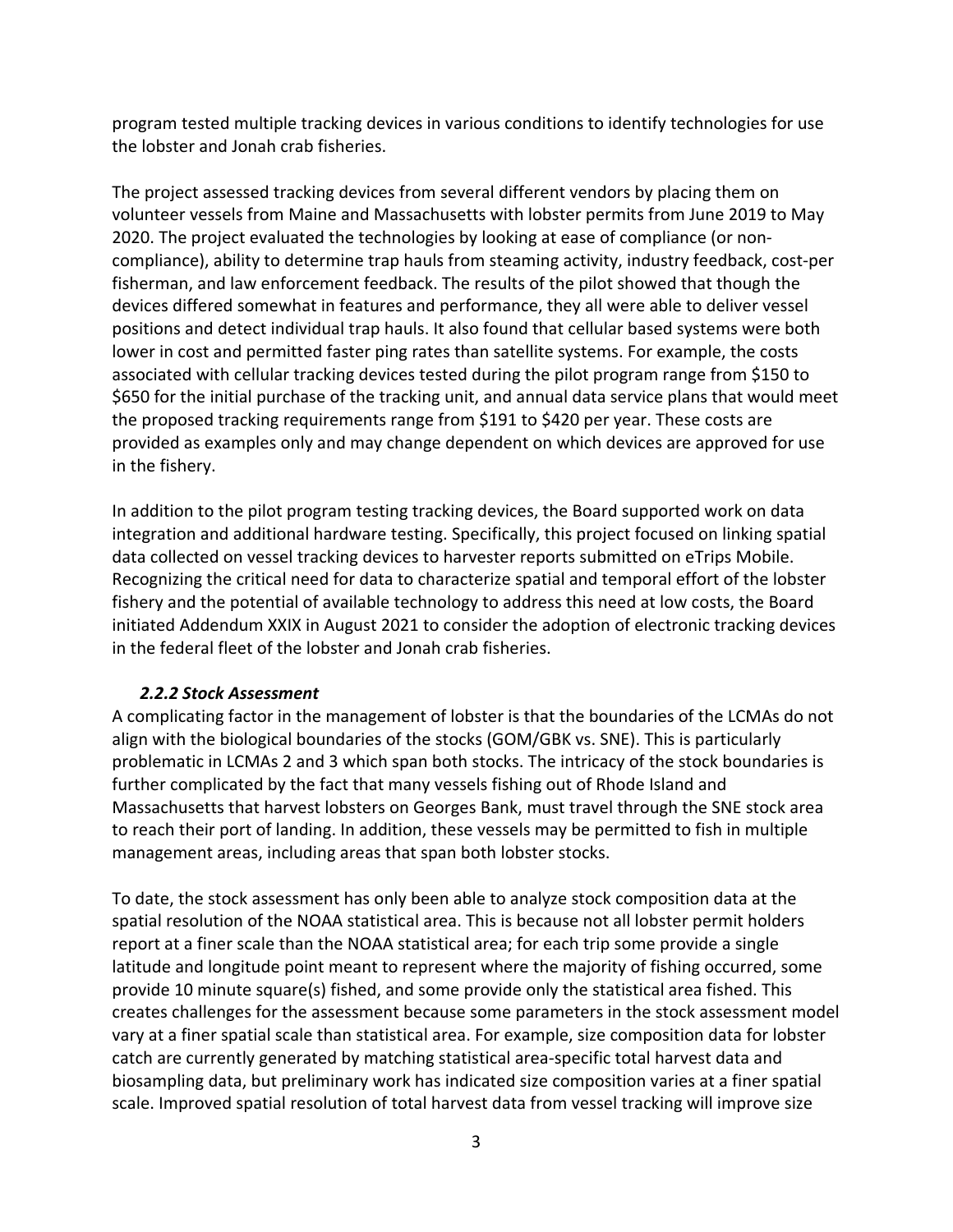composition data used in the stock assessment models to improve the accuracy of exploitation and reference abundance estimates.

# *2.2.3 Fishery Interactions with Right Whales and Protected Resources*

<span id="page-5-0"></span>To meet the goals of the Marine Mammal Protection Act and the Endangered Species Act, NOAA Fisheries recently published a final rule to amend the regulations implementing the Atlantic Large Whale Take Reduction Plan (ALWTRP) to reduce the incidental mortality and serious injury to North Atlantic right whales (*Eubalaena glacialis*), fin whales (*Balaenoptera physalus*), and humpback whales (*Megaptera novaeangliae*) in commercial lobster and Jonah crab trap/pot fisheries in the Northeast Atlantic [\(86 FR 51970\)](https://www.federalregister.gov/documents/2021/09/17/2021-19040/taking-of-marine-mammals-incidental-to-commercial-fishing-operations-atlantic-large-whale-take). This action is being taken to reduce the risks to endangered North Atlantic right whales and other large whales associated with the presence of fishing gear in waters where these animals occur. The ALWTRP includes a significant reduction in the number of vertical buoy lines in the fishery in order to reduce right whale encounters with buoy lines. Weak rope requirements are included to reduce mortalities and serious injuries when entanglements do occur by increasing the chance of right whales freeing themselves from gear. The ALWTRP also includes changes to seasonal restricted areas closed to pot/trap gear that uses stationary vertical buoy lines. Current and future requirements for gear modifications are expected to have a substantial economic impact on the fishing industry.

The required risk reductions included in the ALWTRP are informed by the co-occurrence model, which pairs information regarding the distribution of whales and commercial fishing gear to predict areas where whales may be prone to entanglement. Electronic vessel tracking data would significantly improve the models used to assess the location of vertical lines in the fishery and their associated risk to right whales in the ALWTRP. The Biological Opinion<sup>[1](#page-5-2)</sup> released in May 2021 outlines a Conservation Framework that intends to reduce mortality and serious injury to North Atlantic Right Whales by 95% over ten years. Within this Framework, additional risk reductions could be required in the US lobster fishery starting in 2025. Therefore, it is critical to gather and provide updated and enhanced spatial effort data to improve the associated risk reduction models ahead of this timeline.

# *2.2.4 Marine Spatial Planning*

<span id="page-5-1"></span>It is critically important to record the footprint of the US lobster fishery as spatial allocation discussions occur as a result of emerging ocean uses such as aquaculture, marine protected areas, and offshore energy development. For example, in 2016, the New England Fishery Management Council (NEFMC) took action on an Omnibus Deep-Sea Coral Amendment, which looked to provide protection to corals in the northwest Atlantic Ocean through the creation of discrete regions and/or broad depth zones. Given the harvest of lobster and Jonah crab occurs offshore, the Commission was asked to provide information on the magnitude of lobster and Jonah crab catch in specific regions in order to understand potential economic impacts. At the

<span id="page-5-2"></span> $1$  The Biological Opinion issued on May 27, 2021 can be found here: [https://www.greateratlantic.fisheries.noaa.gov/public/nema/PRD/Final%20Fisheries%20BiOp\\_05\\_28\\_21.pdf?fbcli](https://www.greateratlantic.fisheries.noaa.gov/public/nema/PRD/Final%20Fisheries%20BiOp_05_28_21.pdf?fbclid=IwAR3ombXyORsm5o0aFYuoU84W-oUUIEMQUIK5_bqv2FnmVRuEBV3p_pFOenA) [d=IwAR3ombXyORsm5o0aFYuoU84W-oUUIEMQUIK5\\_bqv2FnmVRuEBV3p\\_pFOenA](https://www.greateratlantic.fisheries.noaa.gov/public/nema/PRD/Final%20Fisheries%20BiOp_05_28_21.pdf?fbclid=IwAR3ombXyORsm5o0aFYuoU84W-oUUIEMQUIK5_bqv2FnmVRuEBV3p_pFOenA)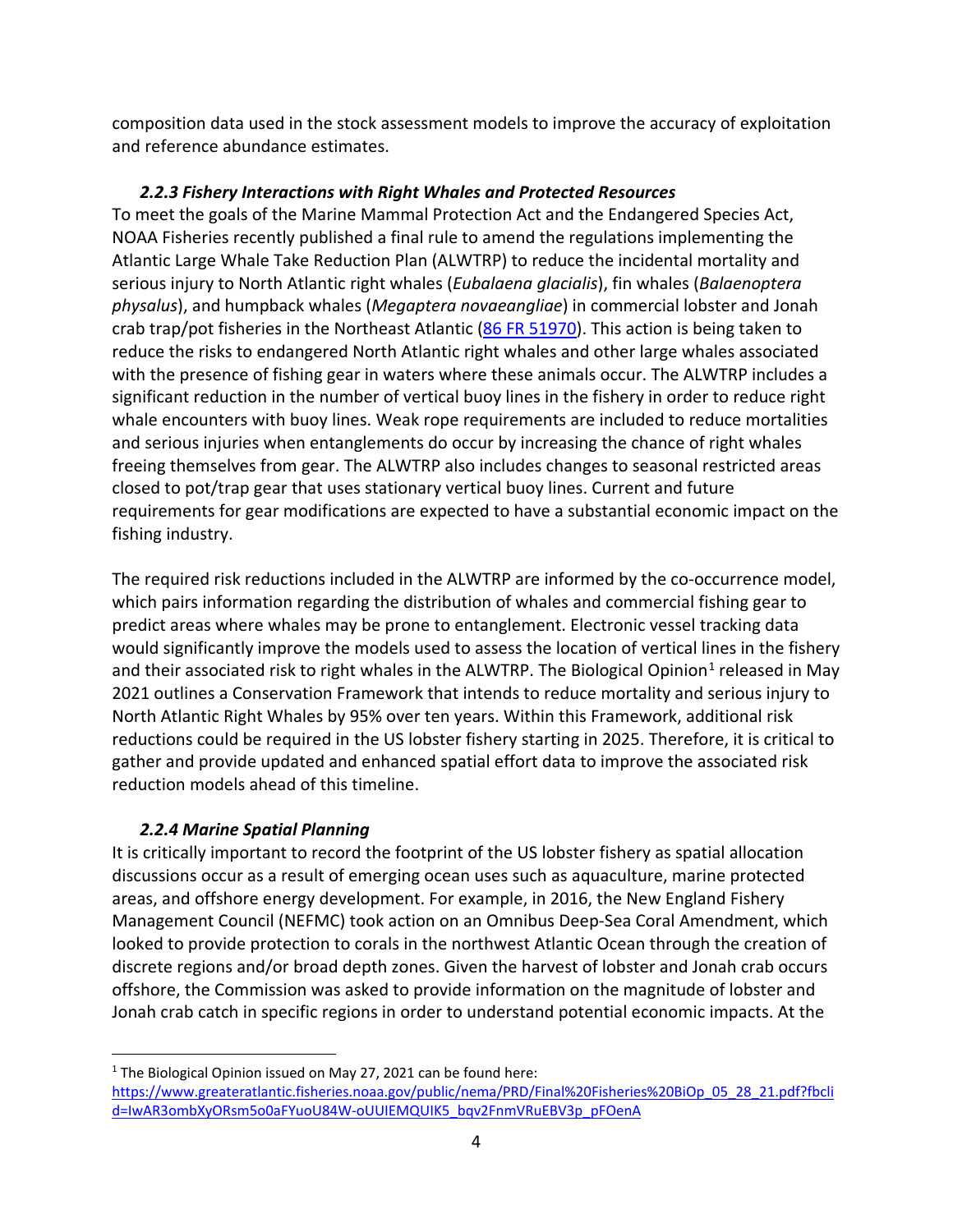time, the lobster and Jonah crab fishery management plans required harvesters to report landings via NOAA statistical areas, regions much larger than those being considered for coral protection. As a result, the spatial resolution of catch and effort data for the lobster and Jonah crab fishery proved too coarse; without fine scale spatial information, impacts to the lobster and Jonah crab fishery had to be estimated by piecing together information from harvester reports, industry surveys, and fishermen interviews. Similar challenges occurred when the Northeast Canyons and Seamounts Marine National Monument was established in 2016, and it is expected that these challenges will continue given increased activity surrounding offshore wind, aquaculture, and oil and gas exploration. Additionally, in January 2021 President Biden issued an Executive Order on Tackling the Climate Crisis at Home and Abroad. Included in this Executive Order is a goal of protecting 30% of US waters by 2030. Given this goal, documentation of the US lobster fishery footprint is essential for consideration in future discussions and decisions regarding marine protected areas.

#### *2.2.5 Offshore Enforcement*

<span id="page-6-0"></span>A potential benefit of collecting electronic vessel tracking data is the ability to improve enforcement in the offshore area. It has long been recognized that enforcement efforts in the offshore federal lobster fishery need to be improved, a particular concern given the rapid increase in landings and value during the last decade. As a result, there are ongoing efforts to enhance enforcement capabilities, including discussions around an offshore enforcement vessel capable of hauling and re-setting long trawls.

Enforcement personnel have consistently noted that having the ability to differentiate when a boat is steaming versus hauling is critical to efforts to inspect gear and identify when fishermen are using illegal gear. Even if location data are not reported in real-time, once a fishing location can be identified from vessel tracking data, enforcement personnel would be able to go to that location to inspect gear for appropriate markings, buoys, escape vents, and ghost panels. Given finite enforcement resources, information on distinct fishing locations would improve the efficiency and capability of offshore enforcement efforts.

# <span id="page-6-1"></span>**3.0 MANAGEMENT PROGRAM**

*This section adds to Section 3.1 of Addendum XXVI to American Lobster Amendment 3 and Section 3.4.1 of the FMP for Jonah Crab under the adaptive management procedures established in section 3.6 of the FMP for American Lobster and 4.4 of the FMP for Jonah Crab. The intent of the selected management program is to enhance harvester effort data collection.*

Addendum XXIX (American lobster) and IV (Jonah crab) implement electronic tracking requirements for federally-permitted lobster and Jonah crab vessels with commercial trap gear area permits.

Federal lobster and Jonah crab vessels issued commercial trap gear area permits are required to install an approved electronic tracking device to collect and transmit spatial data in order to participate in the trap gear fishery. This means any federally-permitted vessel without an approved electronic tracking device is prohibited from landing lobster or Jonah crab taken with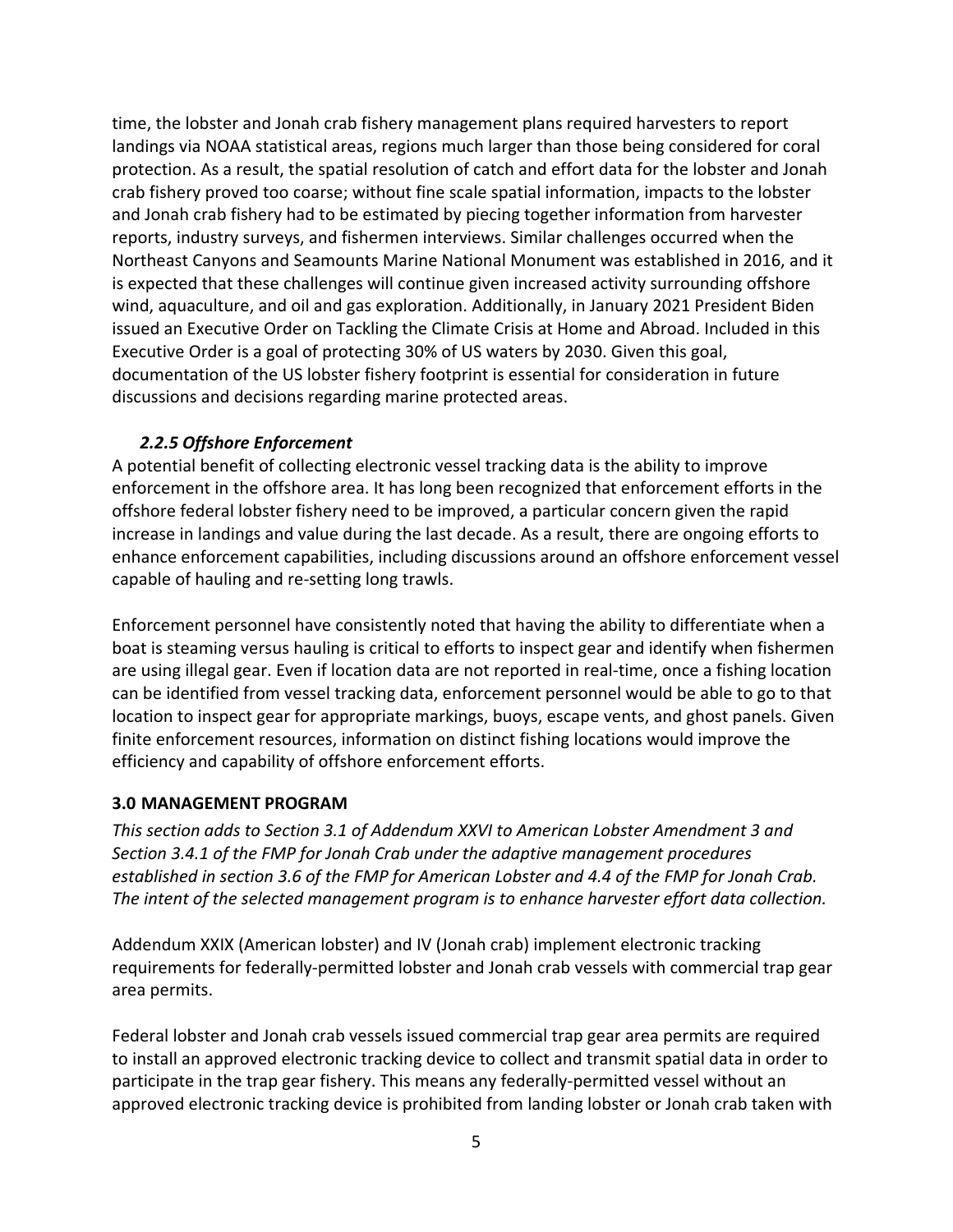trap gear. Federal permit holders are required to install and activate an approved device prior to beginning a lobster or Jonah crab fishing trip with trap gear. The device must remain on board the vessel and powered at all times when the vessel is in the water, unless the device is authorized to power down by the principal port state. Possible reasons for authorization to power down include but are not limited to vessel haul out/repairs and device failure reported to the principal port state. Tampering with an approved tracking device or signal is prohibited; tampering includes any activity that may affect the unit's ability to operate or signal properly, or to accurately compute or report the vessel's position. These requirements apply to all federal permit categories included in Table 1.

| <b>Federal Permit Category</b>     | <b>Federal Permit</b> | <b>Description</b>                                |
|------------------------------------|-----------------------|---------------------------------------------------|
| <b>Name</b>                        | Category Abbr.        |                                                   |
| Commercial Trap Gear Area 1        | A1                    | May harvest lobster in Federal Lobster Management |
|                                    |                       | Area 1 using trap gear                            |
| <b>Commercial Trap Gear Area 2</b> | A <sub>2</sub>        | May harvest lobster in Federal Lobster Management |
|                                    |                       | Area 2 using trap gear                            |
| <b>Commercial Trap Gear Area 3</b> | A <sub>3</sub>        | May harvest lobster in Federal Lobster Management |
|                                    |                       | Area 3 using trap gear                            |
| Commercial Trap Gear Area 4        | A4                    | May harvest lobster in Federal Lobster Management |
|                                    |                       | Area 4 using trap gear                            |
| <b>Commercial Trap Gear Area 5</b> | A5                    | May harvest lobster in Federal Lobster Management |
|                                    |                       | Area 5 using trap gear                            |
| <b>Commercial Trap Gear Outer</b>  | AOC                   | May harvest lobster in Federal Lobster Management |
| Cape Area                          |                       | Outer Cape Area using trap gear                   |

**Table 1. Applicable Federal Permit Categories\***

Commercial Trap Gear Area 6 is excluded, as the area occurs in state waters and requires a valid CT or NY state lobster license to fish in this area. If a vessel is permitted for Commercial Trap Gear Area 6 only, these requirements do not apply. Additionally, these requirements do not apply to vessels that hold an Area 5 Waiver Permit<sup>[2](#page-7-0)</sup> and no other lobster trap gear area permits.

For additional clarity on situations for which the electronic tracking requirements do not apply, several examples are provided below:

- A person with a state-only lobster permit and no federal commercial trap gear area permit
- A permit holder with federal commercial trap gear permit that has been placed in confirmation of permit history (CPH), a permit status for when a vessel with limited

<span id="page-7-0"></span> $2$  The Area 5 Waiver is a permit category that may be selected by federal lobster permit holders with an Area 5 trap allocation who also hold a federal black sea bass permit. By opting into the Area 5 Waiver, permit holders are exempted from the more restrictive lobster trap gear specifications and trap tagging requirements to target black sea bass with unbaited traps. While in the Area 5 Waiver category, the vessel may retain the non-trap possession limit of 100 lobsters per day or up to 500 lobsters for a trip of 5 or more days.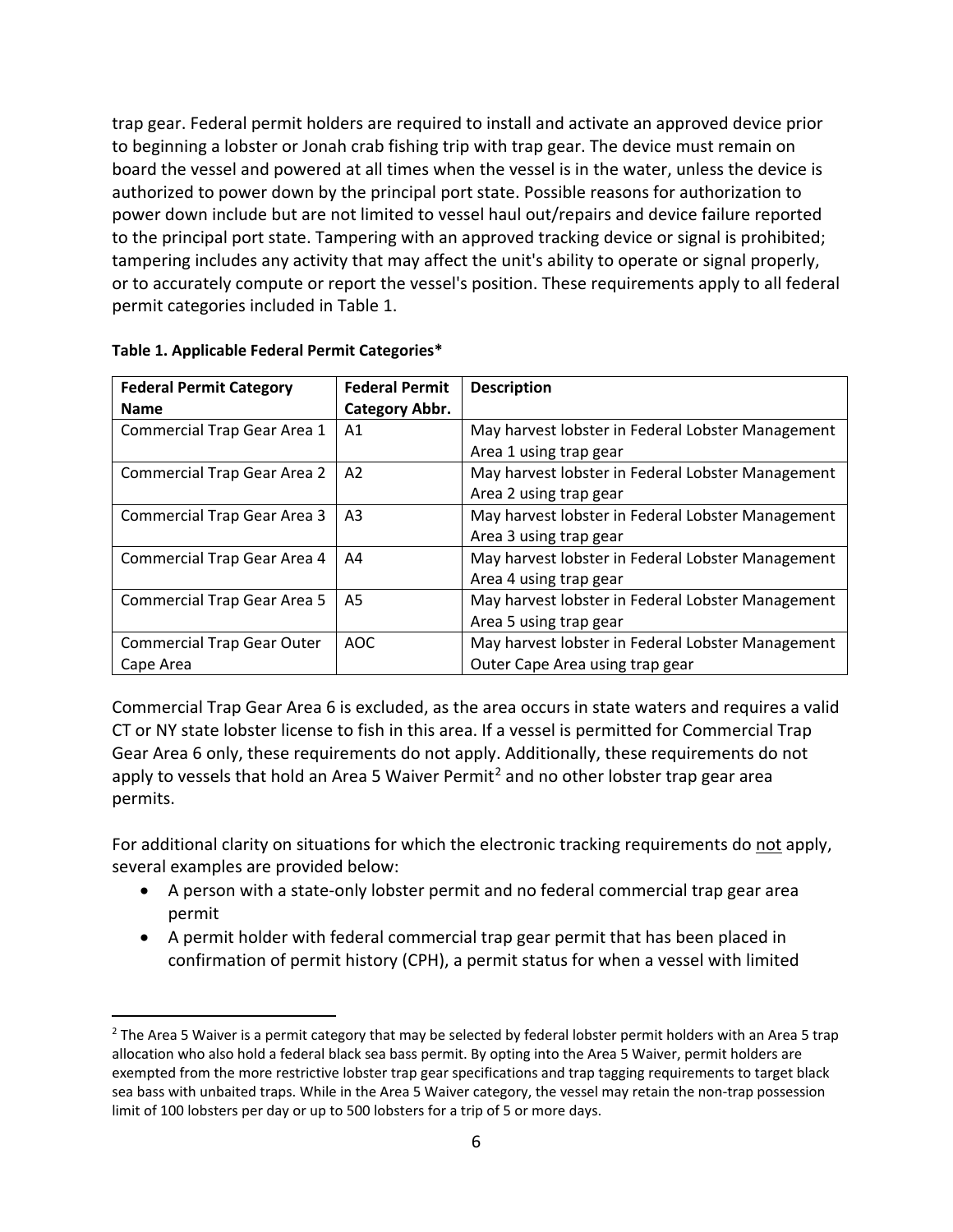access permits has sunk, been destroyed, or has been sold to another person without its permit history

• A vessel with a federal lobster commercial trap gear permit listed in Table 1 that does not fish trap gear at any point in the fishing year (i.e., only fishes other gear under a federal lobster commercial/non-trap permit, charter/party non-trap permit, and/or does not fish any trap gear at any point in the fishing year)

Specifications required of tracking devices to be approved for use in the fishery are described in Section 3.1. Administrative processes for the tracking program are described in Section 3.2. A separate document will be developed that will include additional details and standard operating procedures to guide the management agencies in implementing the vessel tracking requirements.

# <span id="page-8-0"></span>**3.1 Tracker Specifications and Approval**

# *3.1.1 Required Components and Minimum Technological Standards*

<span id="page-8-1"></span>The minimum criteria that must be met by tracking devices and product vendors for approval for use in the fishery are summarized in Table 2. Additional details on these requirements is included in the subsequent sections.

# **Table 2. Required criteria for approval of vessel tracking devices and vendors**

*Requirements of Tracking Devices and Vendors*

- Collection of location data at a minimum rate of one ping per minute for at least 90% of the fishing trip
- Data events must contain device's current datetime, latitude, longitude, device and vessel identifier
- Minimum accuracy of 100 m (328.1 ft) accuracy and position fix precision to the decimal minute hundredths
- Ruggedness specifications allowing function in the marine environment
- Ability to PUSH location data to the ACCSP trip locations API
- Vendor customer service requirements
- Vendor must maintain the confidentiality of personally identifying information and other protected data in accordance with federal law

# *Data Collection Rates*

A tracking device must collect location data at a minimum rate of one ping per minute for at least 90% of the fishing trip. A "ping" refers to a data event created by a tracking device containing the device's current datetime, latitude, longitude, device/vessel identifier and other optional data fields. The above rate is necessary to distinguish lobster fishing activity from transiting activity and can allow estimation of the number of traps per trawl (See Appendix A). Data transmission from the tracking device to the vendor should be initiated as soon as possible but no more than 60 minutes from the time the fishing trip is completed.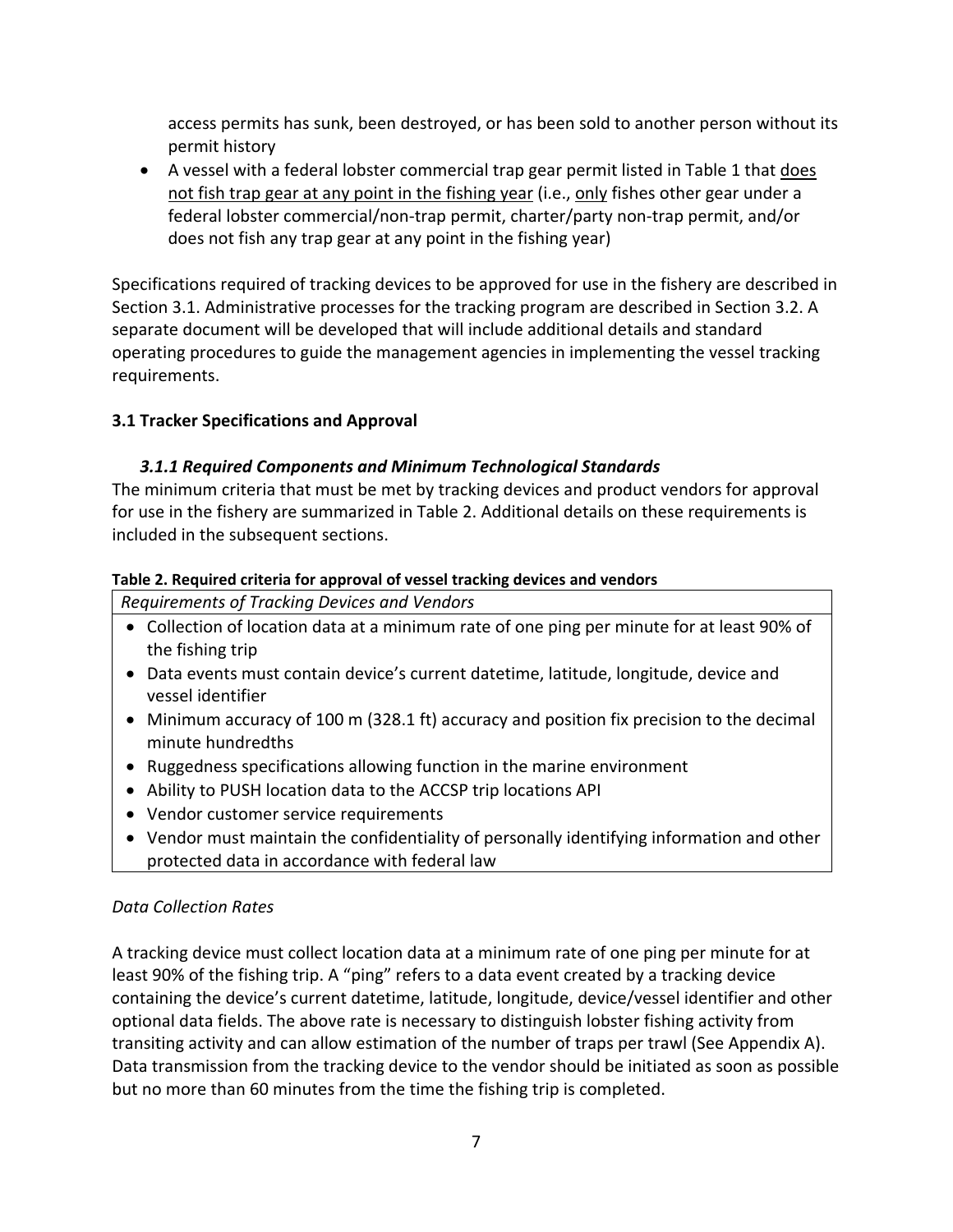If the tracking device can determine when the vessel is in its berth, the device may automatically decrease the tracker ping rate. If the device is unable to automatically detect a berth location, the device must remain connected and pinging at one ping per minute at all times. This recommendation is designed to permit vendors' efforts to minimize cellular data and power consumption while the vessel is in port. For example, if pinging at a slower rate in the port, the tracking device could run on an internal battery and sleep between pings to save power versus being hard-wired to the vessel's power system. Additionally, this feature would improve data quality and allow for validation of track data against self-reported VTR trip start and end times.

#### *Precision and Accuracy Requirements*

A tracking device must meet minimum precision and accuracy requirements, specifically a minimum of 100 m (328.1 ft) accuracy and position fix precision to the decimal minute hundredths. It is expected that most modern tracking devices will be capable of significantly higher accuracies than 100 m.

# *Tracking Hardware Considerations*

A tracking device must have ruggedness specifications that allow it to function in the marine environment, which may depend on where the device is installed on the vessel.

No specific requirement is specified for how a device shall be powered, provided that the tracking device can satisfy the technical requirements set forth in this section. Devices will likely be powered by some combination of vessel power, internal battery, and/or solar. The Commission level work group will be responsible for determining whether a device satisfies hardware requirements.

#### *Data Submission Requirements*

Tracking vendors must be able to PUSH location data to the Atlantic Coastal Cooperative Statistics Program (ACCSP) trip locations API and meet all specifications of this interface [\(https://accsp-software.github.io/spec-unified-api-](https://accsp-software.github.io/spec-unified-api-prod/#tag/eTrips/paths/%7E1trip_locations/post)

[prod/#tag/eTrips/paths/~1trip\\_locations/post\)](https://accsp-software.github.io/spec-unified-api-prod/#tag/eTrips/paths/%7E1trip_locations/post). In addition to the device identifier, datetime, latitude, and longitude, vendors must also include a vessel identifier (Coast Guard number or state registration number) in the API submission. This data element is necessary to identify the vessel the device is tracking at the time of the ping. Data transmission from the vendor to the ACCSP trip locations API should occur in near real time upon receipt.

Tracking vendors must send test data to the ACCSP trip locations API as proof of the ability to satisfy the data submission requirements. The vendor is expected to have a mechanism for setting the vessel identifier in the administrative web interface to their tracking system.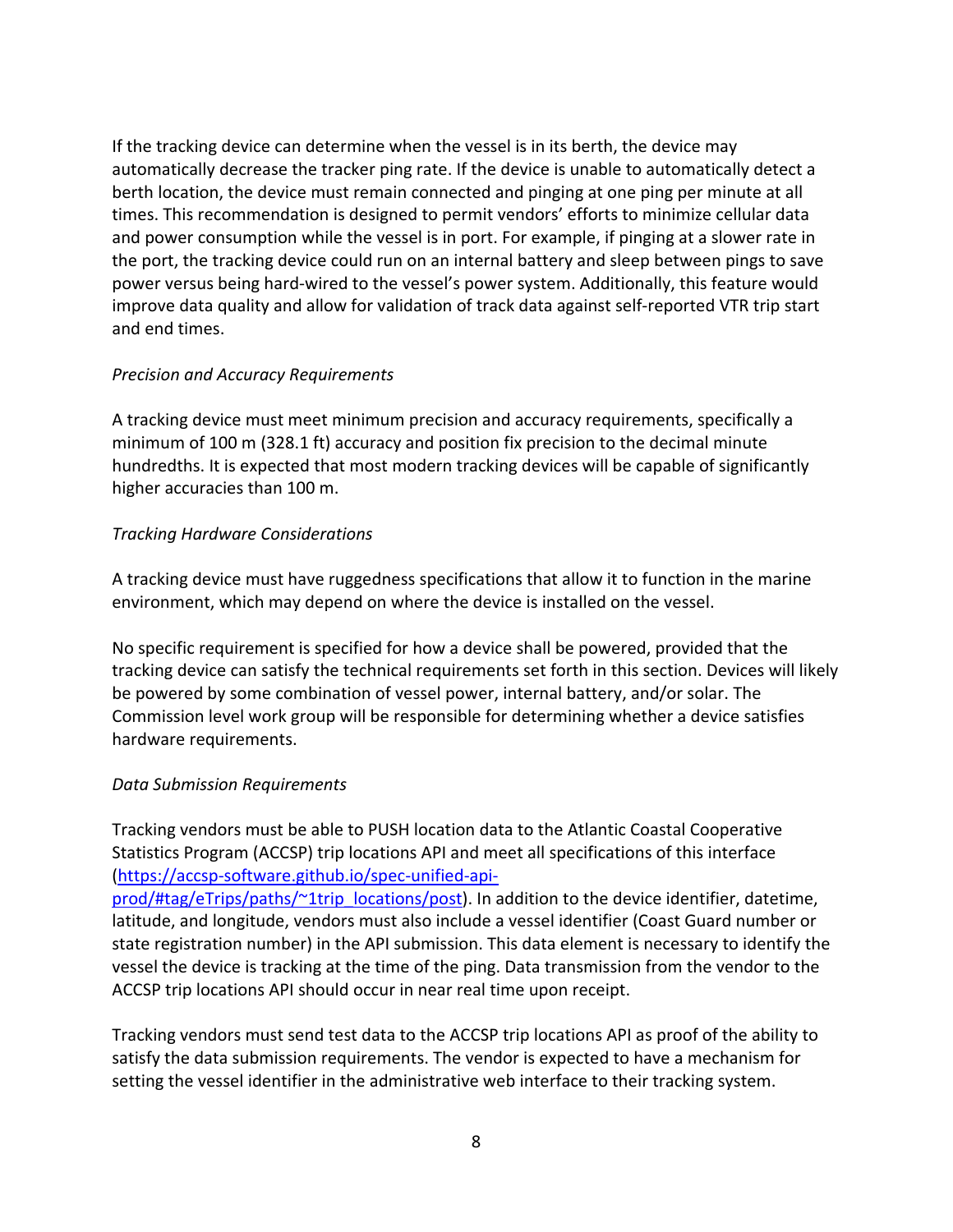# *Customer Service Requirements*

Device vendors serve as the primary contact for the vessel tracking devices distributed by their company. This includes technical support related to hardware and any device-specific software. Vendors should provide diagnostic and troubleshooting support to permit holders, state agencies, and ACCSP, which is available seven days per week and year-round. Response times for customer service shall not exceed 24 hours. Detailed installation instructions must be provided to permit holders or their designated agents by vendors. Procedures must be established that assist permit holders to properly maintain their device. In the event of tracker malfunction, vendors must be available to troubleshoot, repair, or replace the device. Vendors must have the capability to diagnose and resolve communication anomalies with permit holders or state agencies. Upon request of ACCSP, state partners, or NOAA Fisheries, vendors must be available to assist with vessel tracking system operation, resolving technical issues, and related data analyses.

# *3.1.2 Device Approval Process*

<span id="page-10-0"></span>The approval of vendors and devices is undertaken by a Commission-level work group process. The work group is comprised of state, federal, and Commission staff. Changes to the requirements of tracking devices can be made by this working group with approval of the Lobster Board. The work group reviews device specifications to determine if a device meets the required components and minimum technological standards. Vendors are required to provide the ASMFC work group with the information in Table 3.

# **Table 3. Information that must be submitted by vendors to device approval work group**

*Information to be provided by vendors for work group review and device approval*

- Company information (name, contact, etc.)
- Customer service policy/capabilities (what assistance can be provided for troubleshooting)
- Complete cost information for devices and data
- Devices capable of a one ping per minute rate
- Whether devices can detect when the vessel is berthed/in port
- Precision (fixed) of 5 decimal places and accuracy capability (100 m max)
	- o Does device evaluate quality of positional fix prior to pinging or does it just ping every minute?
	- o Is the device capable of reporting horizontal accuracy and/or any other ping metadata?
- Which cellular providers and bands the device utilizes
- Whether vendor can PUSH the vessel ID (Coast Guard number or state registration number) as part of the location data to the ACCSP trip locations API, as well as meet all additional provisions of this interface: [\(https://accsp-software.github.io/spec-unified-api](https://accsp-software.github.io/spec-unified-api-prod/#tag/eTrips/paths/%7E1trip_locations/post)[prod/#tag/eTrips/paths/~1trip\\_locations/post\)](https://accsp-software.github.io/spec-unified-api-prod/#tag/eTrips/paths/%7E1trip_locations/post)
- Power supply specifications
- Installation instructions/requirements
- Ruggedness specifications
- Ability to maintain the confidentiality of personally identifying information and other protected data in accordance with federal law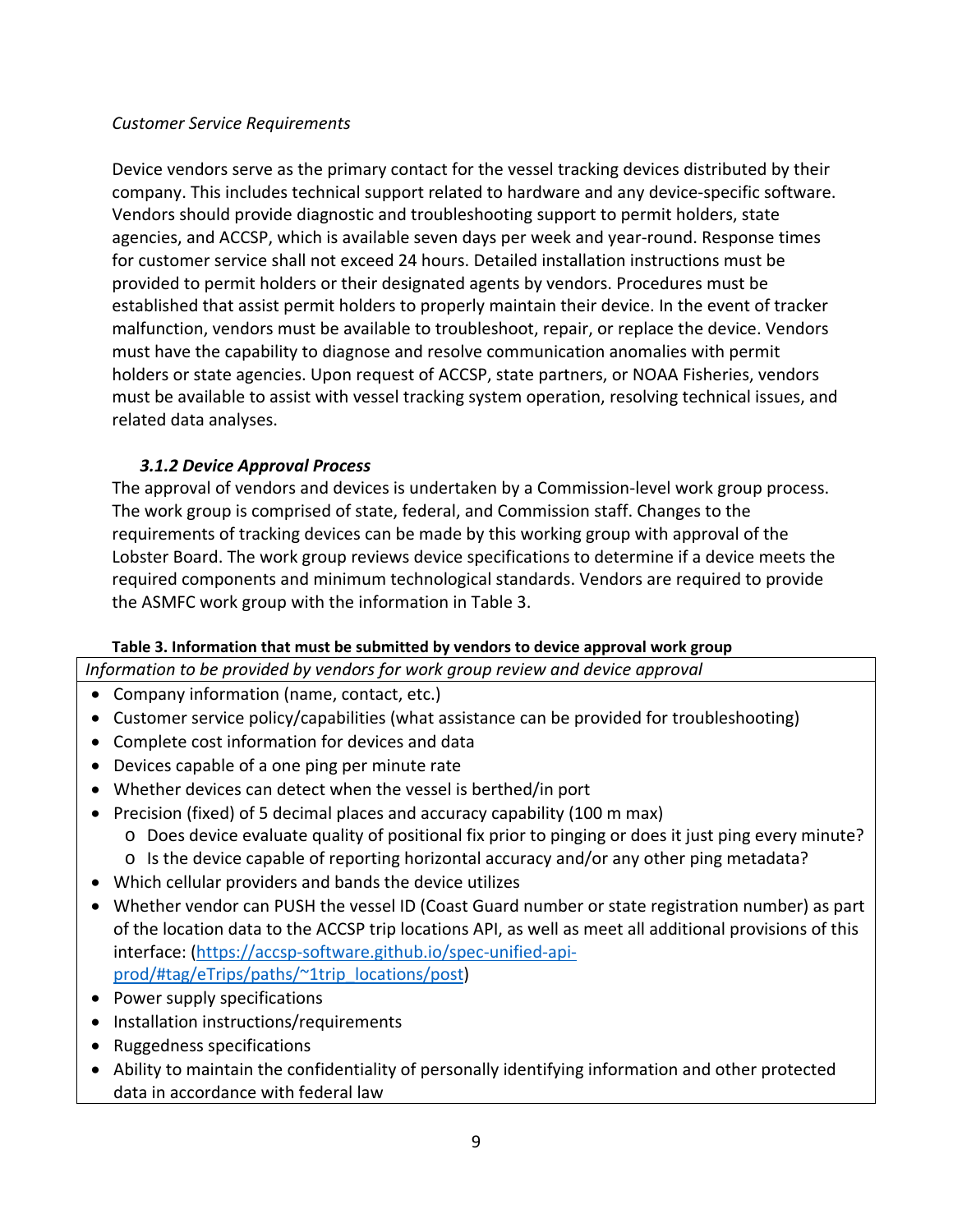#### <span id="page-11-0"></span>**3.2 Administrative Processes**

This section describes the required administrative processes that must be implemented at the state and federal level to facilitate the collection and management of data under the electronic vessel tracking requirements for federal permit-holders in the lobster and Jonah crab pot/trap fisheries. Additionally, it describes the recommended roles and responsibilities of the states, federal agencies, and ACCSP in the processes involved in data reporting, validation, and management.

#### <span id="page-11-1"></span>*3.2.1 State-Level Administrative Processes*

# *Certification of Device Installation*

States must certify the installation and activation of approved vessel tracking devices for permit holders whose principal port listed on the federal fishery permit is within their state. Principal port is contained in the GARFO permit data which will be made accessible to states. An affidavit with uniform language is distributed by the states to permit holders (see Appendix B for affidavit language). This affidavit certifies an approved tracking device is installed on each vessel and is activated for transmitting spatial data. These requirements apply to all fishing trips regardless of the landing state, trip type, location fished, or target species. Each affidavit must be signed and returned to states prior to departing on the first fishing trip after the program implementation date. For initial implementation of this project, states will collaborate to define a deadline by which permit holders will need to have a certified tracker installed. A state may require additional information to certify installation such as photographs, notarized affidavits, or inspections, but this is not required.

GARFO provides states with American lobster-trap gear area permit ownership information, enabling states to contact permit holders and complete the process of certification of installation. In the event a vessel tracker is transferred between permit holders, states will instruct harvesters to contact tracking device vendors to complete the transfer of a vessel tracker.

# *Permit Holder Support*

State agencies will communicate with permit holders to assist them in properly complying with the vessel tracking requirements. States are expected to respond to general inquiries from permit holders that land in their state, troubleshoot where feasible, and transfer inquires to the appropriate body for answers as needed (e.g., device issues to the vendors, electronic reporting app issues to the appropriate electronic vessel trip report provider help desk, etc.). Staff should be available to confirm with harvesters that vessel tracks are being received by ACCSP. States are not required to aid with the installation or troubleshooting of vessel trackers. If there is an issue with hardware or software related to tracker, states may assist the permit holder in contacting device vendors. It is the permit holder's responsibility to work with the vendor when they discover or are notified by the state of an issue.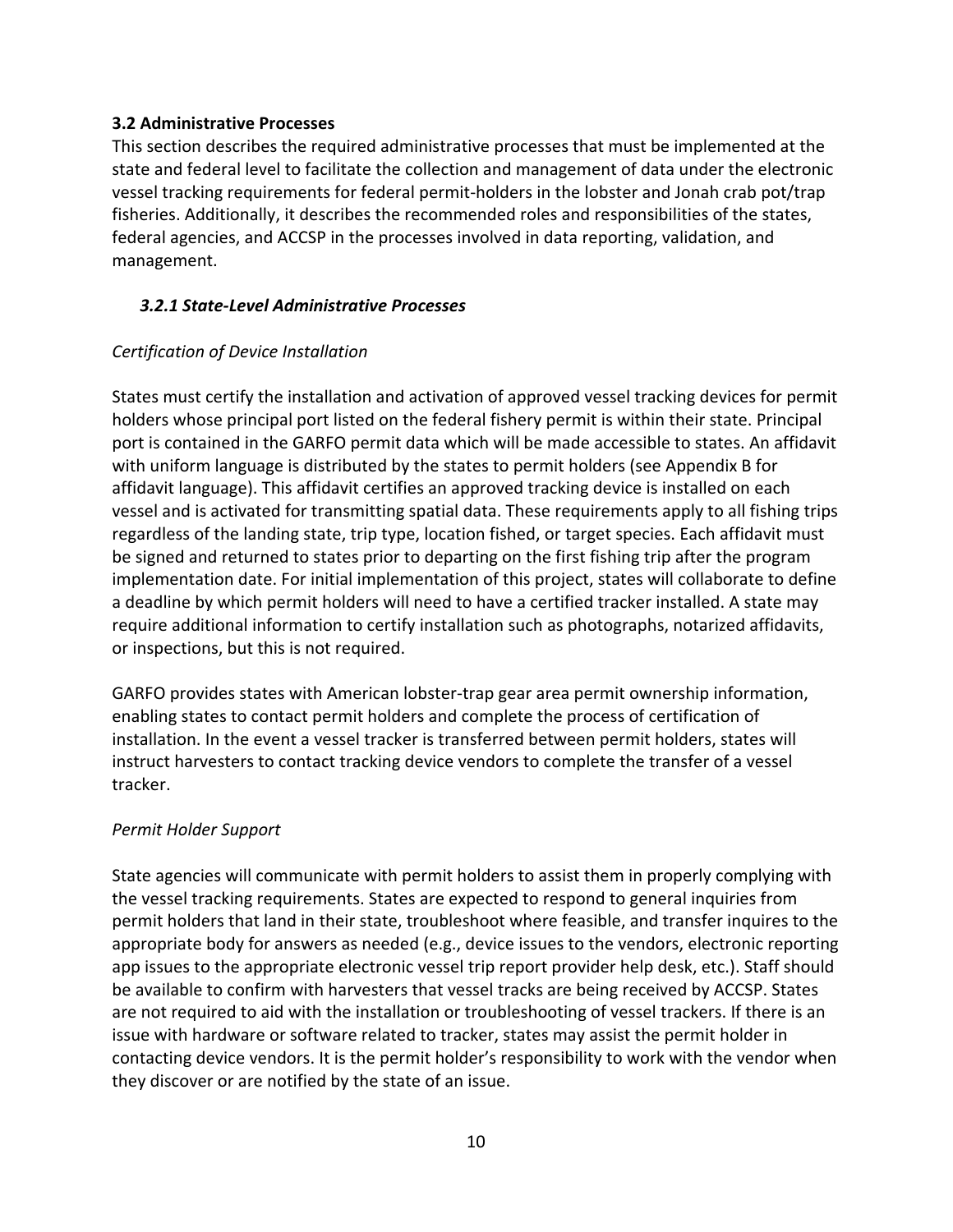Data validation and compliance monitoring is the responsibility of the states. States contact permit holders to resolve data issues for trips landing in their state. Specifically, state agencies are tasked with resolving mismatches between vessel trip reports and associated vessel tracking information, or when tracking data are missing or incomplete. Additionally, states must validate that the data collected from a tracker meets the specifications defined by ASMFC. The administrative processes for permit holder support will be further developed and refined prior to implementation of the management program. A final data validation system and protocol will be developed by ACCSP and state and federal partners. This will include developing and testing data QA/QC for each jurisdiction prior to implementation of the program.

# *3.2.2 Federal-Level Administrative Processes*

<span id="page-12-0"></span>The following processes are the responsibility of GARFO to facilitate the implementation of the tracking program:

# *Federal Permit Data*

To successfully administer a vessel tracking program, states will need access to up-to-date Federal American lobster permit data. GARFO will provide states with American lobster-trap gear area permit ownership information. The following information will be available:

- Vessel permit number
- Vessel name
- Hull ID (state registration or US Coast Guard Documentation Number)
- Permit endorsement
- Permit issuance date
- Permit expiration date
- Permit-holder name
- Permit-holder contact information
- Principal port and state

# *Electronic Vessel Trip Report Data Processing*

Upon completion of rulemaking to implement federal harvester electronic vessel trip report (eVTR) requirements for federal lobster permits, GARFO will incorporate federal lobster eVTR data into its quality assurance program. Electronic reporting applications ensure the submission of complete and valid vessel trip reports, but do not ensure quality. Upon submission, eVTRs will be further validated to ensure a high level of data quality. Errors identified through the quality assurance program will be resolved through GARFO outreach efforts resulting in corrections and resubmissions of eVTR. Federal eVTR data will be available to ACCSP in near real-time, which can be used by ACCSP and state partners in identifying fishing activity in the vessel tracking data.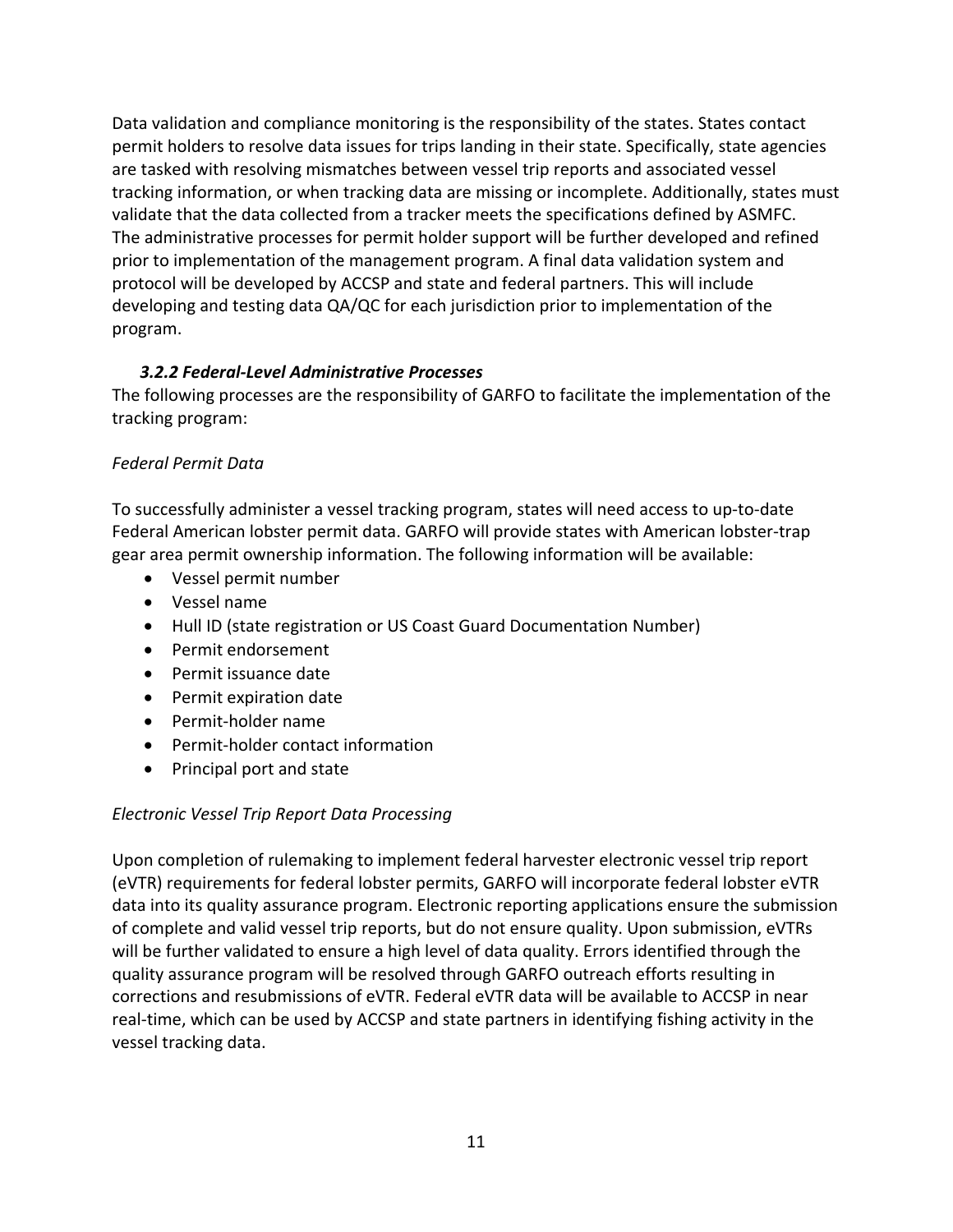#### *3.2.3 Data Reporting, Validation and Management Processes*

<span id="page-13-0"></span>This section outlines the expected processes for data reporting, validation and management for electronic vessel tracking. It also identifies the recommended roles and responsibilities of state and federal agencies and partner organizations in administrating these data processes.

#### *Data Dissemination and Confidentiality*

ACCSP maintains the confidentiality of trip and location data that have been submitted to ACCSP via API in addition to the trip data already maintained under its authority. Data is accessible to the appropriate state or federal entities with confidential data access. A map interface will be available in the SAFIS Management System (SMS) for authorized federal and state administrators to query and visualize trip locations.

#### *Data Flow*

ACCSP supports data flows for integrated and non-integrated trip report and location data from American lobster and Jonah crab federal permit holders required to collect location data via an approved tracking device. Figure 1 shows the flow of trip data and location data (vessel tracks) from the vessel to the ACCSP SAFIS database. Each step is broken down and described below.



**Figure 1. Vessel Tracking Data Flow**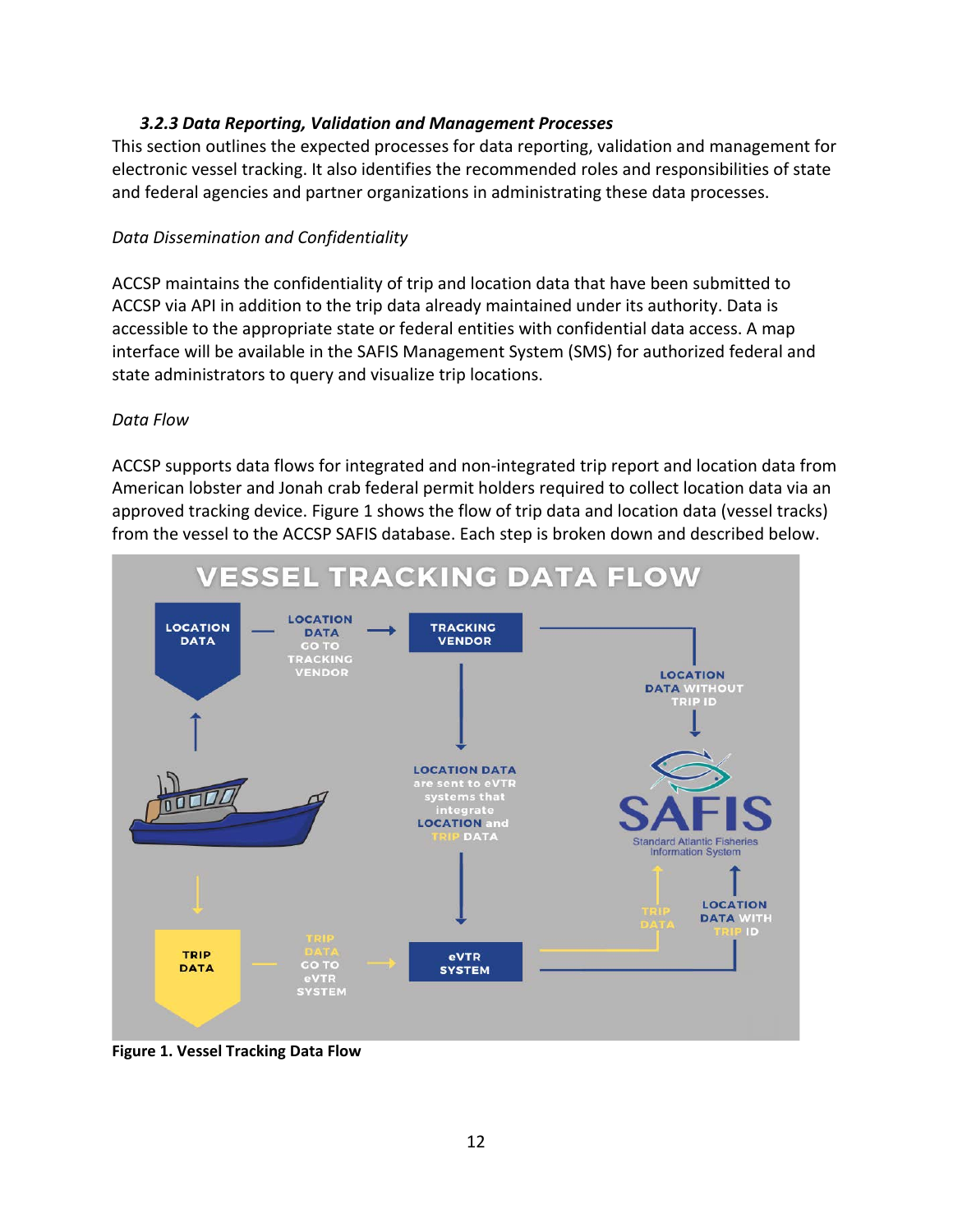# *Trip Data*

EVTR data must be submitted using a NOAA Fisheries GARFO approved eVTR application. All eVTR submissions are available in SAFIS at or near real-time.

### *Location Data (Vessel Tracks)*

Tracking vendors must submit location data to the SAFIS database via the ACCSP trip locations API. Vendors will need to obtain the necessary API key, and devices must be capable of providing data in accordance with the API specifications.

#### *SAFIS API*

All parties, including ACCSP partners and vendors, submitting trip data and/or location data to the SAFIS Unified API [\(https://accsp-software.github.io/spec-unified-api-prod/\)](https://accsp-software.github.io/spec-unified-api-prod/) will need to obtain the necessary API keys and must be able to provide data in accordance with the API specifications.

#### *Data Management*

ACCSP maintains the database structures and processing required to store trip and location data. ACCSP will develop a process to match non-integrated trip and location data after they have been submitted to ACCSP. The trip ID will be assigned to the appropriate trip location data. The system will require the following by each partner:

- NOAA Fisheries is responsible for providing vessel registration (hull ID) and vessel permit number data contained in eVTR data to ACCSP. All eVTR data submitted to GARFO will be sent to ACCSP via API at or near real-time.
- State management agencies are responsible for working with tracking vendors to ensure data are being sent to ACCSP in accordance with the requirements outlined for certification. Two levels of coordination will be in place.
	- $\circ$  In Level 1, the device approval work group will coordinate with the vendor to address overall device issues that have arisen post certification.
	- o In Level 2, individual state management agencies will work with the permit holder(s) to resolve issues specific to a single or small number of isolated devices.
	- o Details on the roles and responsibilities for specific issues are outlined in the standard operating procedures document.
- Vendors will submit accurate vessel registration information and other required data elements to the ACCSP Trip Location API.

ACCSP is responsible for running trip matching programs at specified intervals. Criteria for matching reported trip data with location data will be developed with federal and state input. Data auditing reports, as specified in the standard operating procedures document, will be made available to the appropriate state and/or federal entities with confidential data access.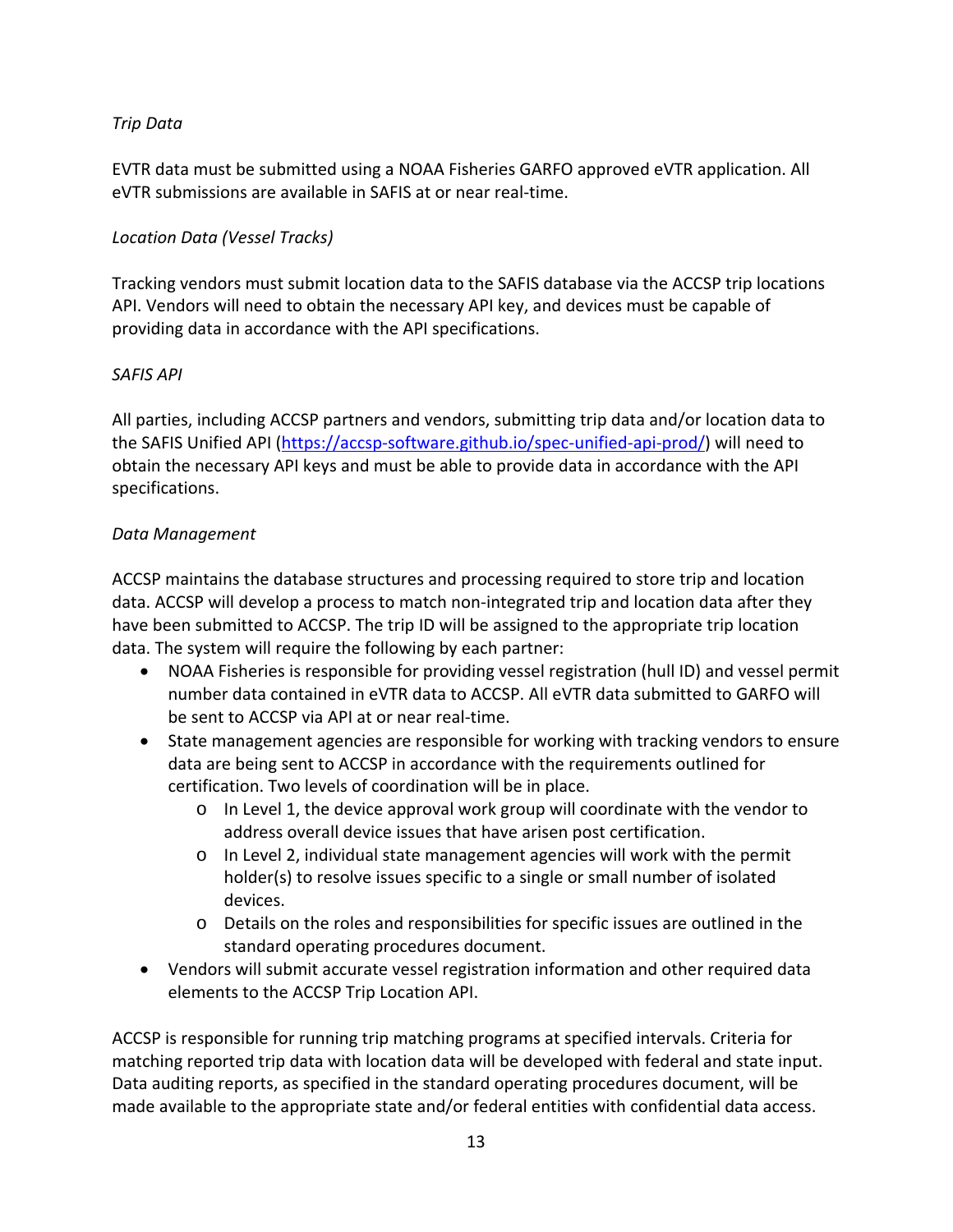# *Data Quality*

GARFO and the state management agencies are responsible for data reporting compliance; GARFO is responsible for validation of eVTR data, and state management agencies are responsible for validation of trip location data. The matching of trip and location data by ACCSP is subject to the accuracy of the trip report data.

# <span id="page-15-0"></span>**4.0 COMPLIANCE**

<span id="page-15-1"></span>This Addendum is effective on December 15, 2023.

# **5.0 RECOMMENDATIONS FOR ACTIONS IN FEDERAL WATERS**

The management of American lobster in the EEZ is the responsibility of the Secretary of Commerce through the National Marine Fisheries Service. The Atlantic States Marine Fisheries Commission recommends that the federal government promulgate all necessary regulations in Section 3.0 to implement complementary measures to those approved in this addendum. The Commission requests that NOAA Fisheries publish the final rule on vessel tracking by May 1, 2023, with implementation no later than December 15, 2023.

# <span id="page-15-2"></span>**6.0 REFERENCES**

Atlantic States Marine Fisheries Commission (ASMFC). 1997. Amendment 3 to the Interstate Fishery Management Plan for American Lobster.

ASMFC. 2015. American Lobster Benchmark Stock Assessment and Peer Review Report.

ASMFC. 2020. American Lobster Benchmark Stock Assessment and Peer Review Report.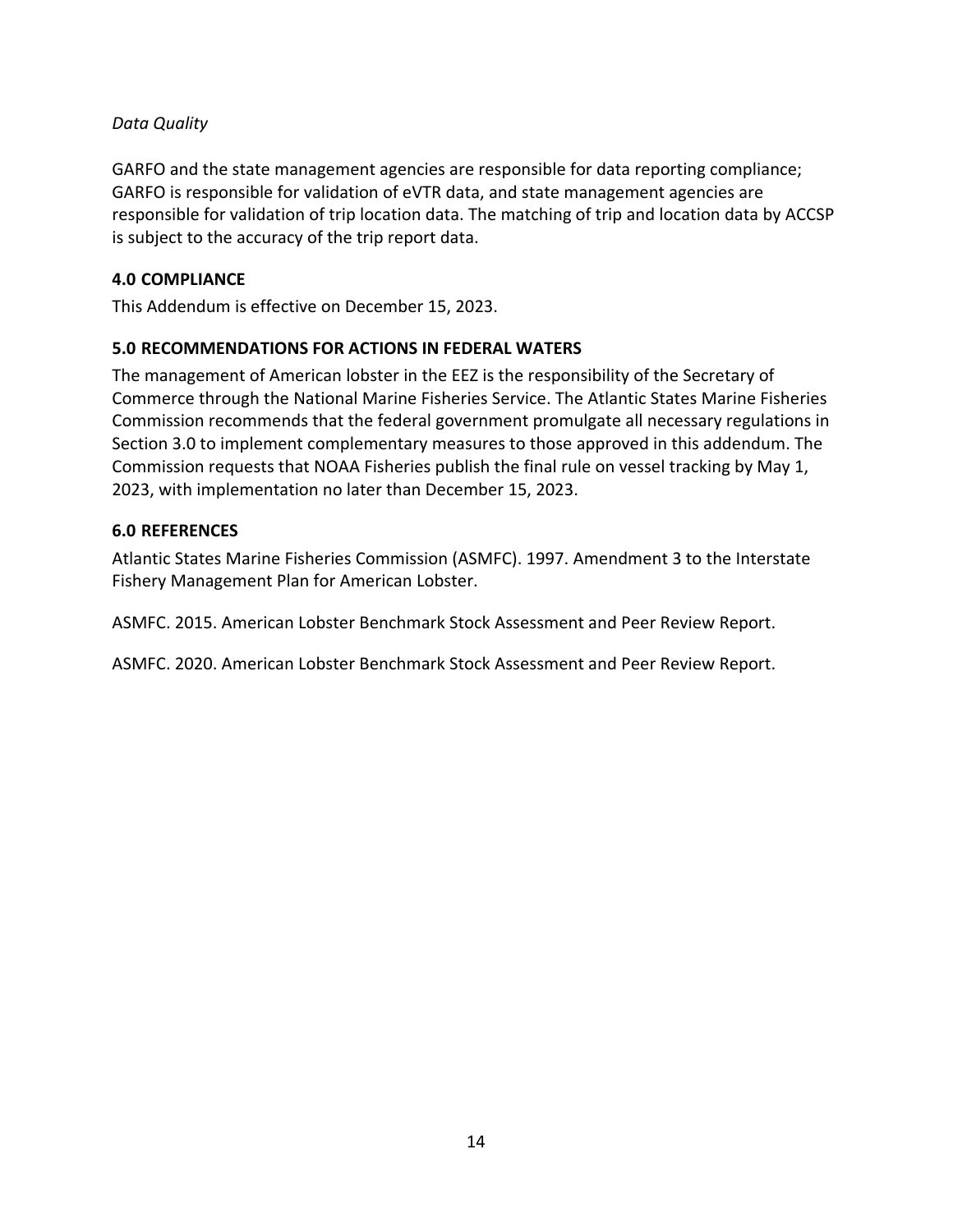<span id="page-16-0"></span>**Appendix A. Ping Rate Analysis**